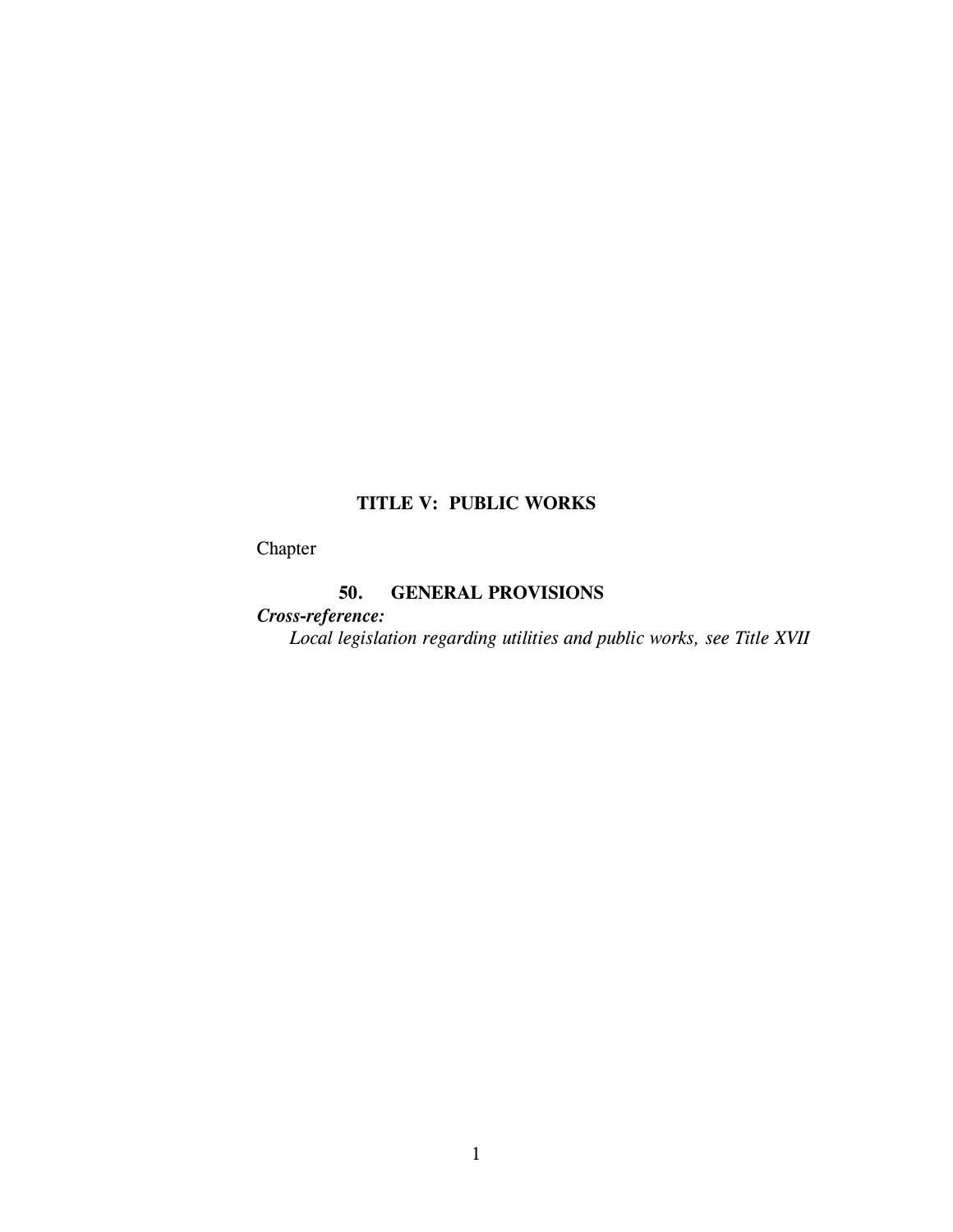**Cities of the Second Class - Public Works**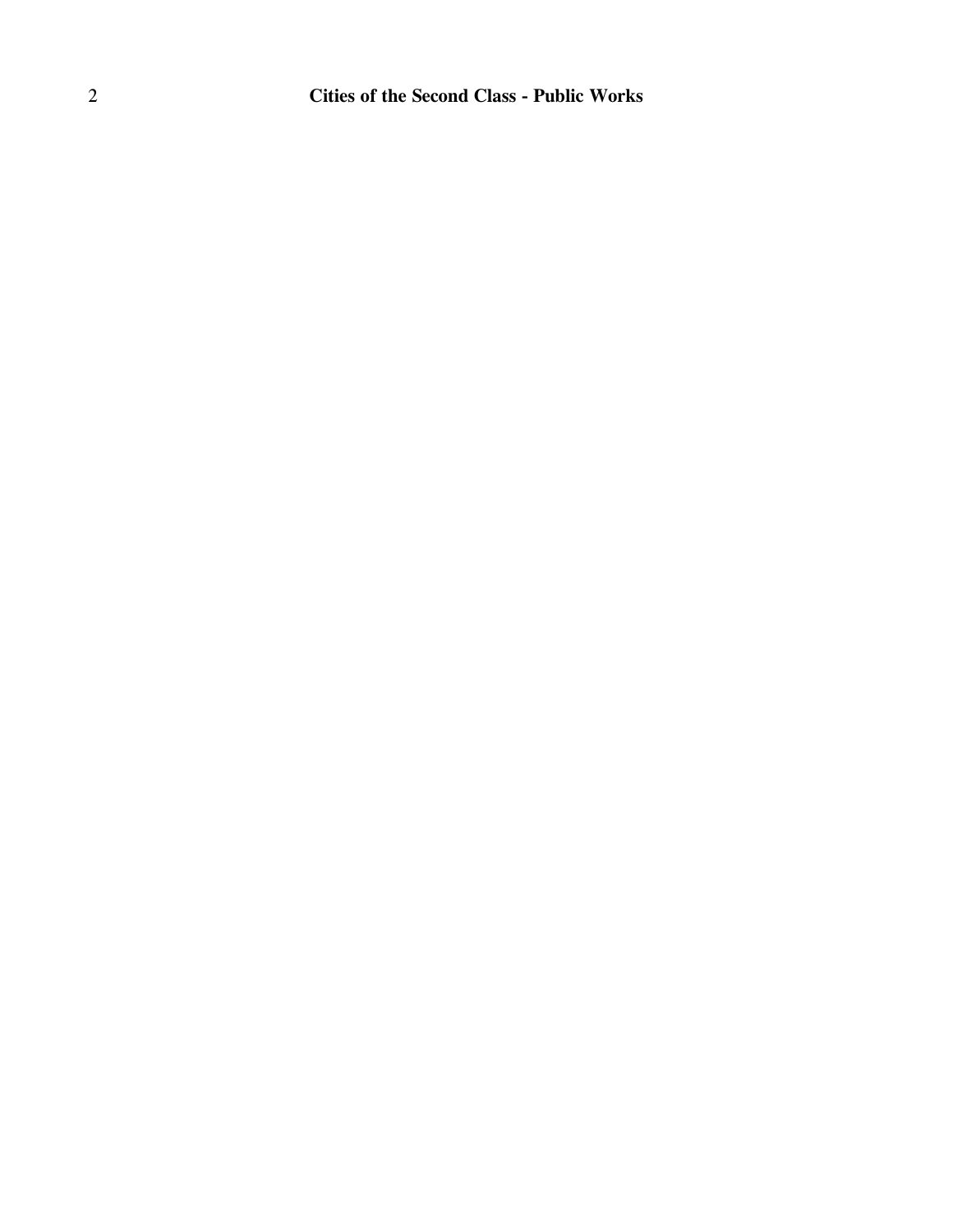## **CHAPTER 50: GENERAL PROVISIONS**

- 50.01 Denial of service; when prohibited
- 50.02 Discontinuance of service; notice procedure
- 50.03 Diversion of services, meter tampering, unauthorized reconnection, prohibited; evidence
- 50.04 Diversion of services; civil action
- 50.05 Delinquent utility charges; lien; civil action

#### *Cross-reference:*

*Trespass; public power infrastructure facility, see § 130.02*

### **§ 50.01 DENIAL OF SERVICE; WHEN PROHIBITED.**

No applicant for the services of a public or private utility company furnishing water, natural gas, or electricity at retail in this city shall be denied service because of unpaid bills for similar service which are not collectible at law because of statutes of limitations or discharge in bankruptcy proceedings. (Neb. RS 70-1601)

## **§ 50.02 DISCONTINUANCE OF SERVICE; NOTICE PROCEDURE.**

(A) For the purpose of this section, the following definition shall apply unless the context clearly indicates or requires a different meaning.

*DOMESTIC SUBSCRIBER.* Shall not include municipalities, cities, villages, political subdivisions, companies, corporations, partnerships, limited liability companies, or businesses of any nature.

(Neb. RS 70-1602)

(B) No public or private utility company, including any utility owned and operated by the city, furnishing water, natural gas, or electricity at retail in this city shall discontinue service to any domestic subscriber for nonpayment of any past-due account unless the utility company first gives notice to any subscriber whose service is proposed to be terminated. Such notice shall be given in person, by first-class mail, or by electronic delivery, except that electronic delivery shall only be used if the subscriber has specifically elected to receive such notices by electronic delivery. If notice is given by first-class mail or electronic delivery, such notice shall be conspicuously marked as to its importance. Service shall not be discontinued for at least seven days after notice is sent or given. Holidays and weekends shall be excluded from the seven days.

(Neb. RS 70-1605)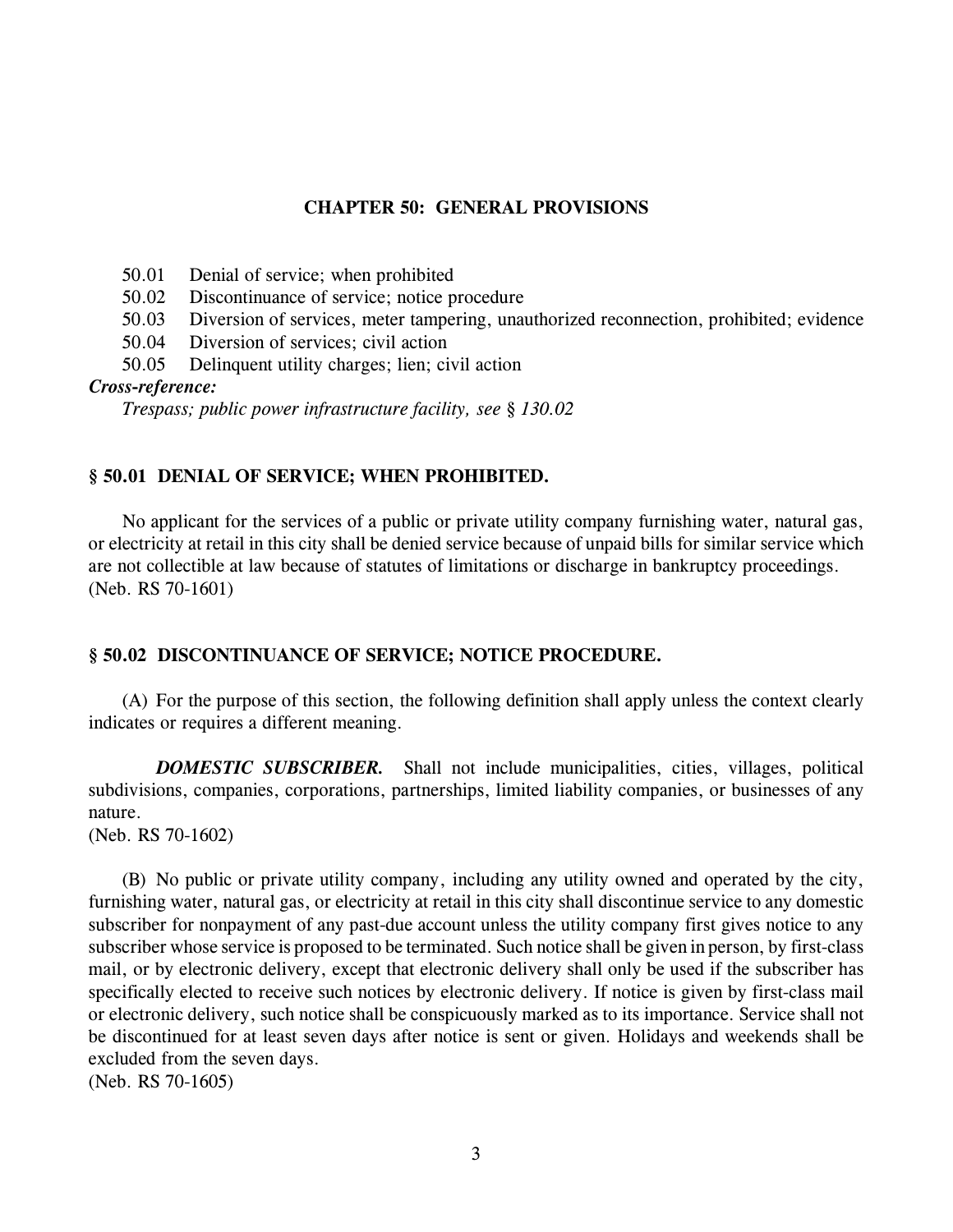(C) The notice required by division (A) shall contain the following information:

(1) The reason for the proposed disconnection;

(2) A statement of the intention to disconnect unless the domestic subscriber either pays the bill or reaches an agreement with the utility regarding payment of the bill;

(3) The date upon which service will be disconnected if the domestic subscriber does not take appropriate action;

(4) The name, address, and telephone number of the utility's employee or department to whom the domestic subscriber may address an inquiry or complaint;

(5) The domestic subscriber's right, prior to the disconnection date, to request a conference regarding any dispute over such proposed disconnection;

(6) A statement that the utility may not disconnect service pending the conclusion of the conference;

(7) A statement to the effect that disconnection may be postponed or prevented upon presentation of a duly licensed physician's certificate which shall certify that a domestic subscriber or resident within such subscriber's household has an existing illness or handicap which would cause such subscriber or resident to suffer an immediate and serious health hazard by the disconnection of the utility's service to that household. Such certificate shall be filed with the utility within 5 days of receiving notice under this section and will prevent the disconnection of the utility's service for a period of 30 days from such filing. Only 1 postponement of disconnection shall be allowed under this division for each incidence of nonpayment of any past-due account;

(8) The cost that will be borne by the domestic subscriber for restoration of service;

(9) A statement that the domestic subscriber may arrange with the utility for an installment payment plan;

(10) A statement to the effect that those domestic subscribers who are welfare recipients may qualify for assistance in payment of their utility bill and that they should contact their caseworker in that regard; and

(11) Any additional information not inconsistent with this section which has received prior approval from the City Council or Board of Public Works, in the case of a city utility, or the board of directors or administrative board of any other utility. (Neb. RS 70-1606)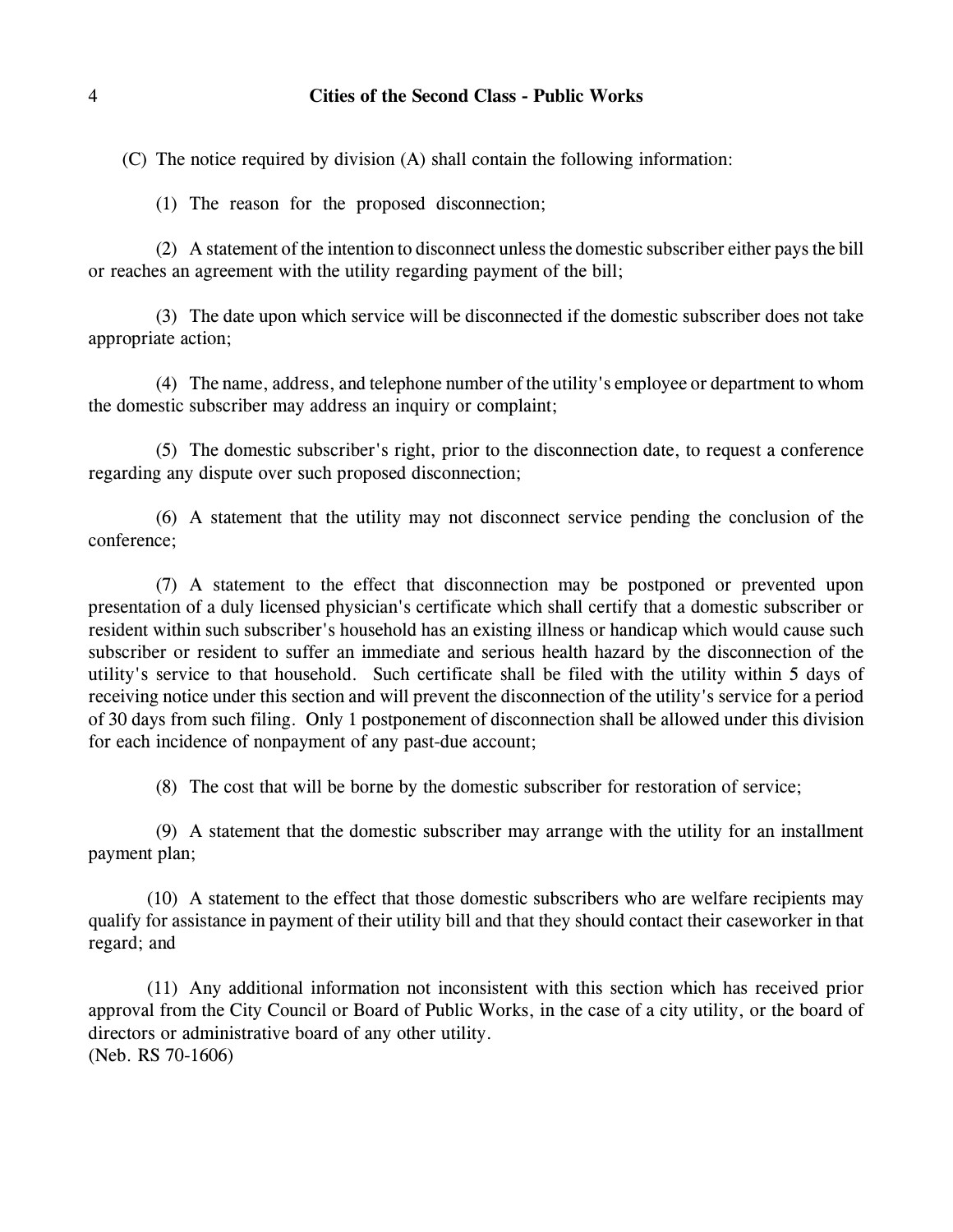## **General Provisions** 5

(D) The utility shall establish a third-party notice procedure for the notification of a designated third party of any proposed discontinuance of service and shall advise its subscribers, including new subscribers, of the availability of such procedures. (Neb. RS 70-1607)

(E) The provisions of Neb. RS 70-1608 through 70-1614 shall apply to disputes over a proposed discontinuance of service.

(F) The procedures adopted for resolving utility bills by the City Council or Board of Public Works for any city utility, 1 copy of which is on file in the office of the City Clerk, are hereby incorporated by reference in addition to any amendments thereto and are made a part of this section as though set out in full.

(G) This section shall not apply to any disconnections or interruptions of services made necessary by the utility for reasons of repair or maintenance or to protect the health or safety of the domestic subscriber or of the general public.

(Neb. RS 70-1615)

# **§ 50.03 DIVERSION OF SERVICES, METER TAMPERING, UNAUTHORIZED RECONNECTION, PROHIBITED; EVIDENCE.**

(A) It is an offense for any person to do any of the following:

(1) To connect any instrument, device, or contrivance with any wire supplying or intended to supply electricity or electric current or to connect any pipe or conduit supplying gas or water, without the knowledge and consent of any city utility supplying such products or services, in such a manner that any portion thereof may be supplied to any instrument by or at which electricity, electric current, gas, or water may be consumed without passing through the meter made or provided for measuring or registering the amount or quantity thereof passing through it;

(2) To knowingly use or knowingly permit the use of electricity, electric current, gas, or water obtained unlawfully pursuant to this section;

(3) To reconnect electrical, gas, or water service without the knowledge and consent of any city utility supplying such service if the service has been disconnected pursuant to Neb. RS 70-1601 through 70-1615 or § 50.02 of this code; or

(4) To willfully injure, alter, or by any instrument, device, or contrivance in any manner interfere with or obstruct the action or operation of any meter made or provided for measuring or registering the amount or quantity of electricity, electric current, gas, or water passing through it, without the knowledge and consent of any city utility supplying the electricity, electric current, gas, or water passing or intended to pass through the meter.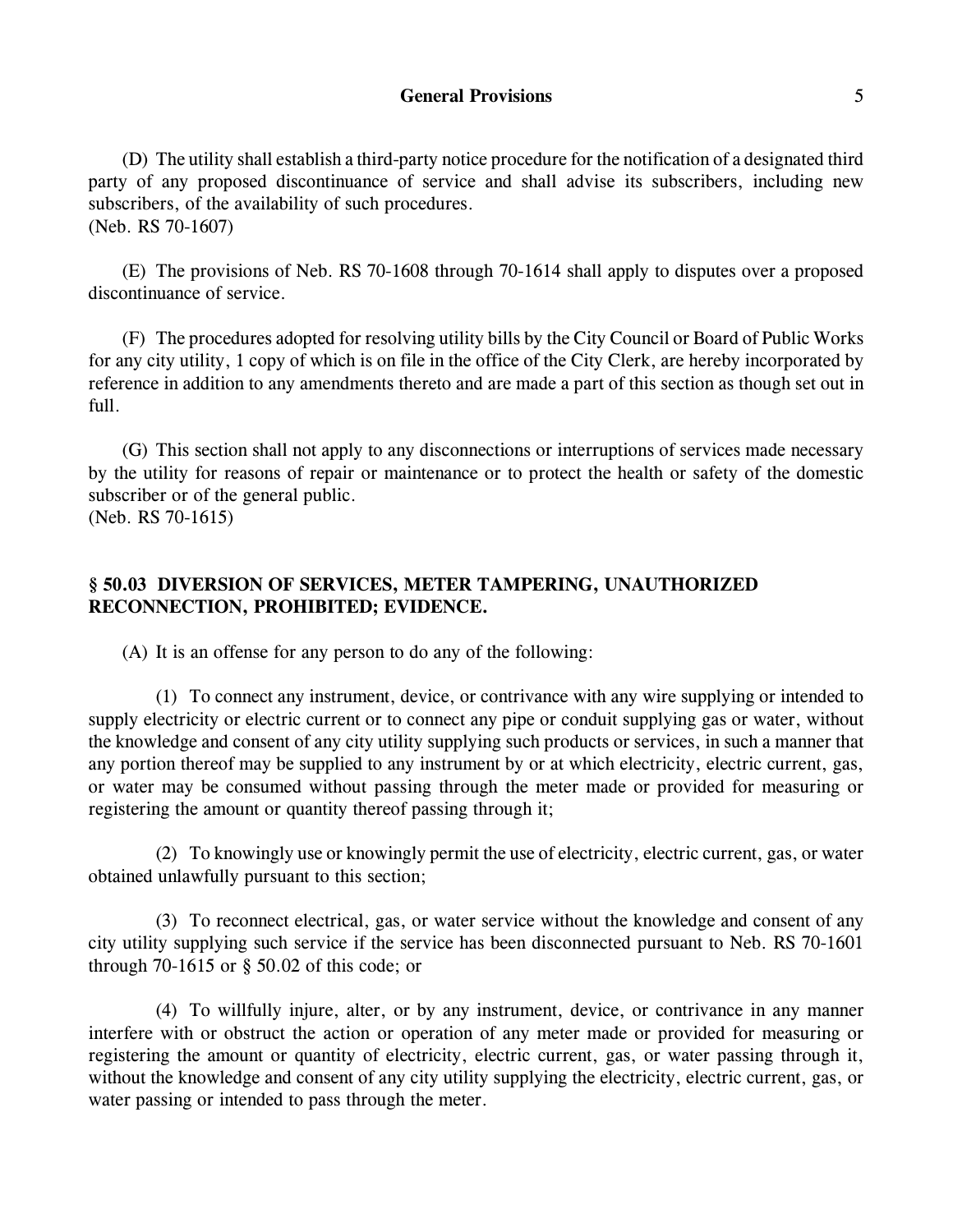## 6 **Cities of the Second Class - Public Works**

(B) Proof of the existence of any wire, pipe, or conduit connection or reconnection or of any injury, alteration, interference, or obstruction of a meter is prima facie evidence of the guilt of the person in possession of the premises where that connection, reconnection, injury, alteration, interference, or obstruction is proved to exist.

(Neb. RS 28-515.02) Penalty, see § 10.99

## **§ 50.04 DIVERSION OF SERVICES; CIVIL ACTION.**

(A) For purposes of this section, the definitions found in Neb. RS 25-21,275 shall apply.

(B) (1) The city utility may bring a civil action for damages against any person who commits, authorizes, solicits, aids, abets, or attempts bypassing, tampering, or unauthorized metering, when that act results in damages to the utility. A city utility may bring a civil action for damages pursuant to this section against any person receiving the benefit of utility service through means of bypassing, tampering, or unauthorized metering.

(2) In any civil action brought pursuant to this section, the city utility shall be entitled, upon proof of willful or intentional bypassing, tampering, or unauthorized metering, to recover as damages:

(a) The amount of actual damage or loss if the amount of the damage or loss is susceptible of reasonable calculation; or

(b) Liquidated damages of \$750 if the amount of actual damage or loss is not susceptible of reasonable calculation.

(3) In addition to damage or loss under division  $(B)(2)(a)$  or  $(B)(2)(b)$ , the utility may recover all reasonable expenses and costs incurred on account of the bypassing, tampering, or unauthorized metering including, but not limited to, disconnection, reconnection, service calls, equipment, costs of the suit, and reasonable attorneys' fees in cases within the scope of Neb. RS 25-1801. (Neb. RS 25-21,276)

(C) (1) There shall be a rebuttable presumption that a tenant or occupant at any premises where bypassing, tampering, or unauthorized metering is proven to exist caused or had knowledge of that bypassing, tampering, or unauthorized metering if the tenant or occupant:

(a) Had access to the part of the utility supply system on the premises where the bypassing, tampering, or unauthorized metering is proven to exist; and

(b) Was responsible or partially responsible for payment, either directly or indirectly, to the utility or to any other person for utility services to the premises.

(2) There shall be a rebuttable presumption that a customer at any premises where bypassing, tampering, or unauthorized metering is proven to exist caused or had knowledge of that bypassing,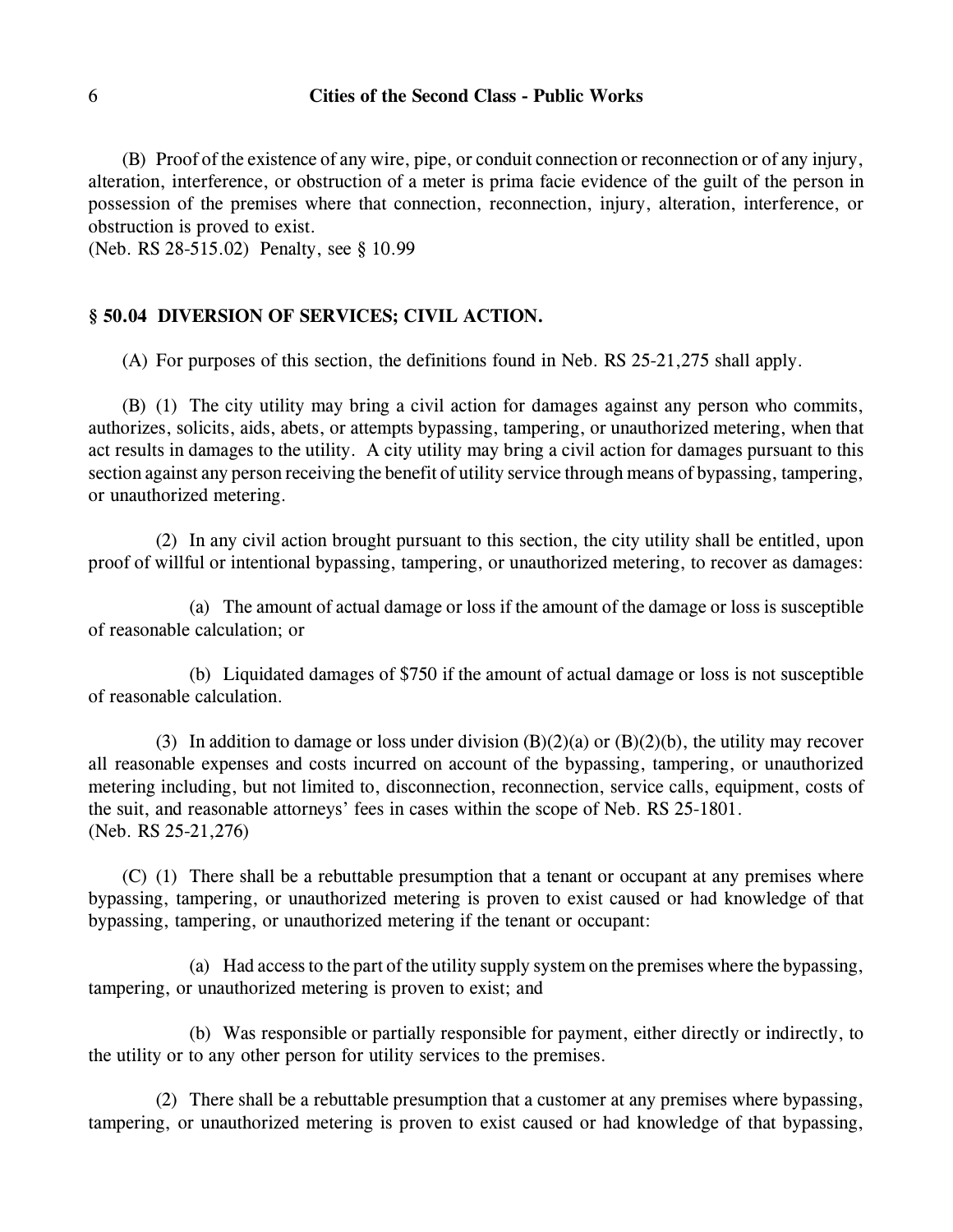tampering, or unauthorized metering if the customer controlled access to the part of the utility supply system on the premises where the bypassing, tampering, or unauthorized metering was proven to exist. (Neb. RS 25-21,277)

(D) The remedies provided by this section shall be deemed to be supplemental and additional to powers conferred by existing laws. The remedies provided in this section are in addition to and not in limitation of any other civil or criminal statutory or common-law remedies. (Neb. RS 25-21,278) Penalty, see § 10.99

## **§ 50.05 DELINQUENT UTILITY CHARGES; LIEN; CIVIL ACTION.**

(A) All water rates, taxes, or rent assessed by the City Council shall be a lien upon the premises or real estate, upon or for which the same is used or supplied; and such taxes, rents, or rates shall be paid and collected and such lien enforced in such manner as the Council shall by ordinance direct and provide.

(B) All sewer charges established by the City Council shall be a lien upon the premises or real estate for which the same is used or supplied. Such lien shall be enforced in such manner as the Council provides by ordinance.

(C) If the service charge established by the City Council for the use of any city sewage disposal plant and sewerage system is not paid when due, such sum may be recovered by the city in a civil action or it may be certified to the County Assessor and assessed against the premises served and collected or returned in the same manner as other city taxes are certified, assessed, collected, and returned. (Neb. RS 18-503)

(D) Unless the City Council otherwise provides, on June 1 of each year, the City Clerk shall report to the Council a list of all unpaid accounts due for utilities service together with a description of the premises served. If the Council approves the report, the Clerk shall certify the report to the County Clerk to be collected as a special tax in the manner provided by law.

## *Statutory reference:*

*Similar provisions, see Neb. RS 17-538*, 17-925.01